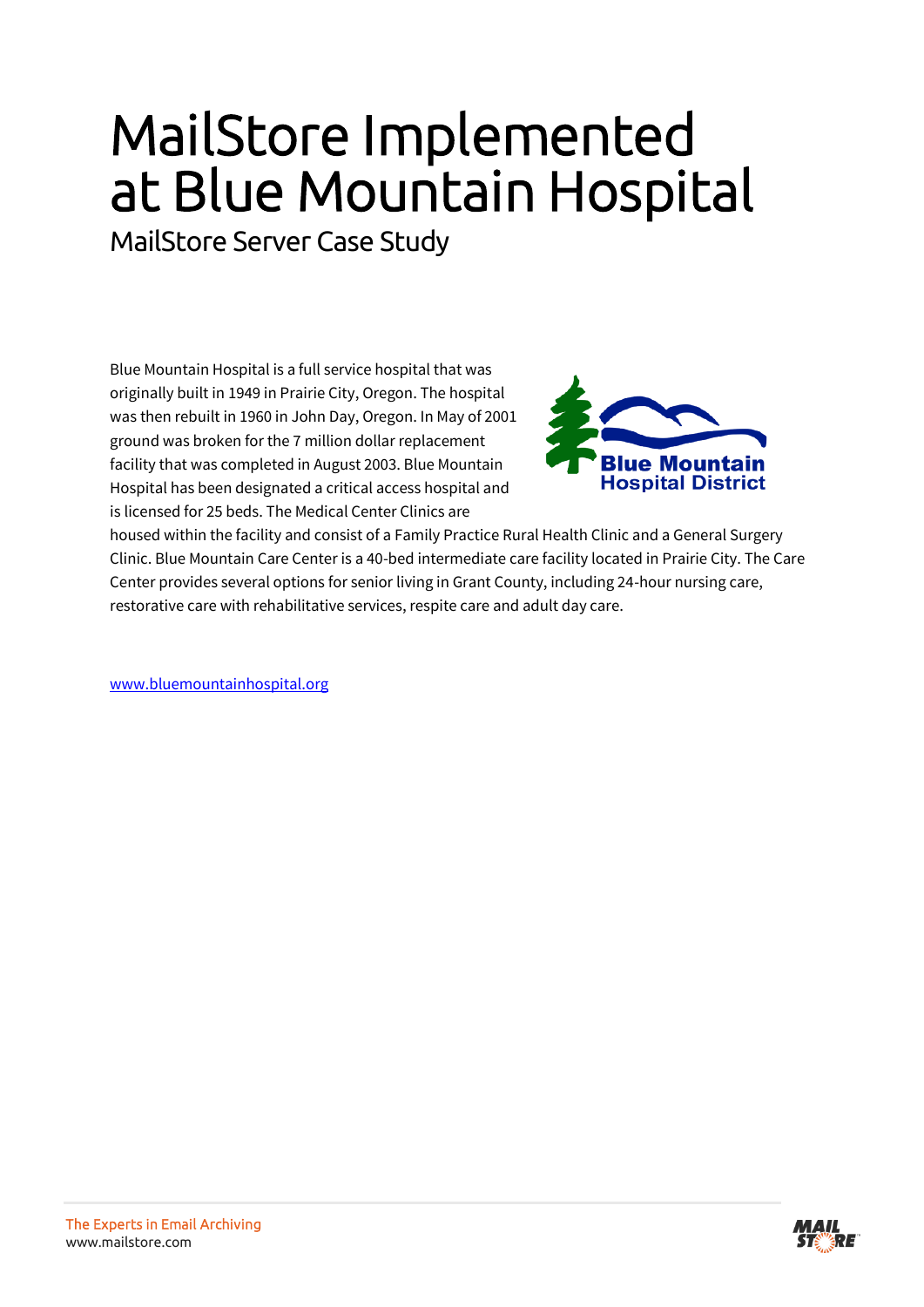## Test Phase

| Project leader           | Christopher W., IT Director                                                                                                                                                                                                                                                          |
|--------------------------|--------------------------------------------------------------------------------------------------------------------------------------------------------------------------------------------------------------------------------------------------------------------------------------|
| Objectives               | To comply with legal requirements<br>To simplify backup and restore<br>To back up PST files<br>To quickly search all emails                                                                                                                                                          |
| Length of the test phase | No test phase                                                                                                                                                                                                                                                                        |
| Decision                 | Key arguments in favor of implementing MailStore Server as the<br>email archiving solution:<br>"In a market comparison this is the best solution for email<br>٠<br>archiving."<br>"Super easy initial installation and amazing support."<br>٠<br>"Extremely fair acquisition costs." |

## Live Use

| Implementation date                                       | 2016                                                                                                                                                                                                                                                                                                  |
|-----------------------------------------------------------|-------------------------------------------------------------------------------------------------------------------------------------------------------------------------------------------------------------------------------------------------------------------------------------------------------|
| Number of licensed users                                  | 265 (as of September 2016)                                                                                                                                                                                                                                                                            |
| Email infrastructure in use                               | Email Server: Leading email provider<br>٠<br>Email file formats: PST<br>٠                                                                                                                                                                                                                             |
| Evaluation of the initial<br>installation times and costs | "The initial MailStore Server installation was super easy."                                                                                                                                                                                                                                           |
| User administration                                       | "The users were automatically added to MailStore Server with<br>the assistance of directory service synchronization."                                                                                                                                                                                 |
| Archiving method                                          | "All mailboxes are archived individually. Users don't have access<br>to the archive."                                                                                                                                                                                                                 |
| Evaluation of live operation                              | "We have been archiving our emails with MailStore Server since<br>2016. Prior to this we tested cloud-based archiving of a leading<br>email provider. Aside from the simple installation due to the<br>quick setup and the technically solid support, the software is at<br>an extremely fair price." |
| End user access                                           | No access                                                                                                                                                                                                                                                                                             |
| Evaluation of the<br>documentation                        | "We haven't needed the documentation. The quick setup was<br>self-explanatory."                                                                                                                                                                                                                       |